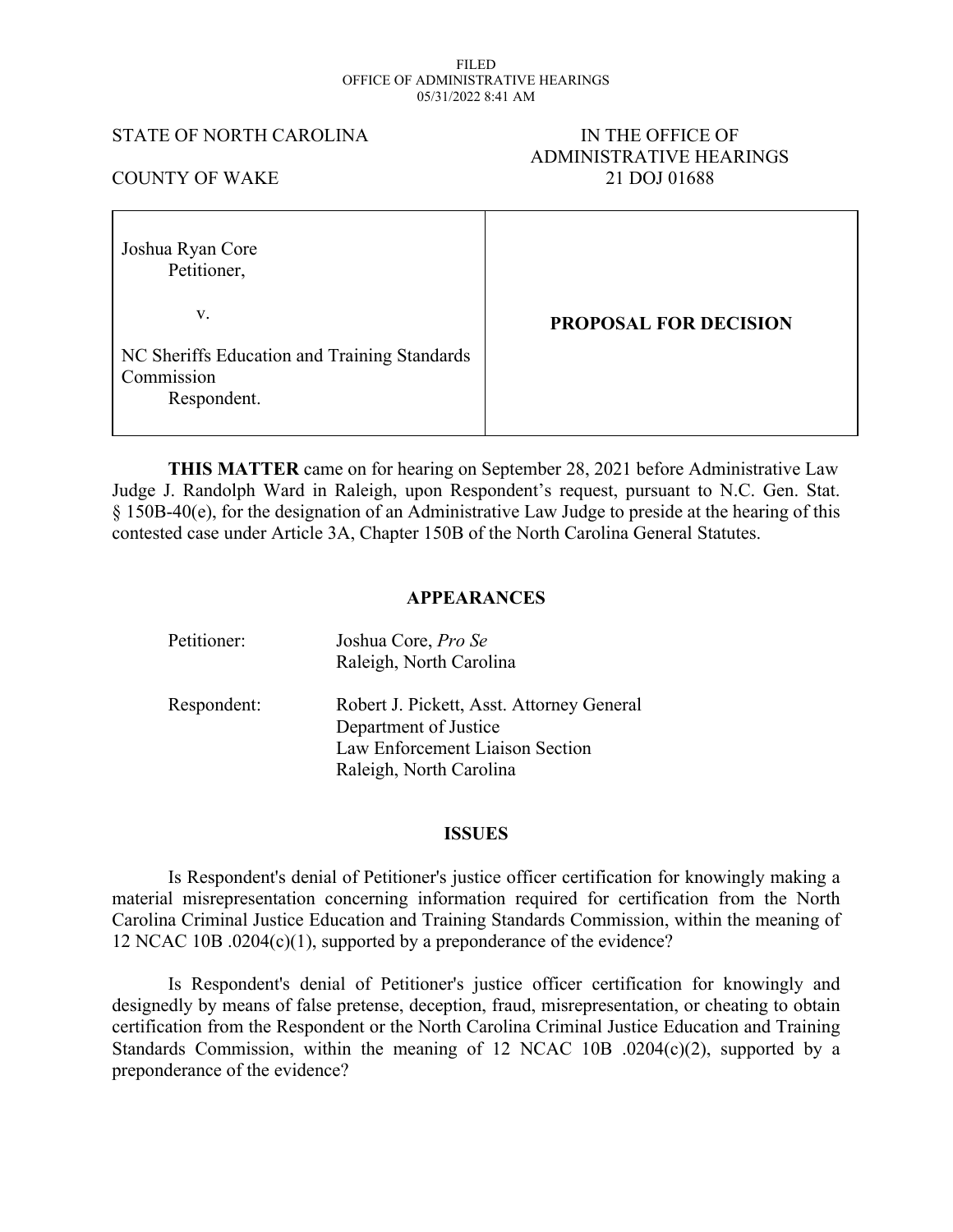#### **RULES AT ISSUE**

#### 12 NCAC 10B .0204(c)(1) & 12 NCAC 10B .0204(c)(2)

**UPON DUE CONSIDERATION** of the arguments and stipulations of the parties; the exhibits admitted; and the sworn testimony of each of the witnesses, viewed in light of their opportunity to see, hear, know, and recall relevant facts and occurrences, any interests they may have, and whether their testimony is reasonable and consistent with other credible evidence; and, upon assessing the evidence from the record as a whole in accordance with the applicable law, the undersigned makes the following:

#### **FINDINGS OF FACT**

1**.** At the time of the hearing, the Petitioner Deputy Sheriff Joshua Core was serving at Falls Lake Academy in Creedmoor as a student resource officer for the Granville County Sheriff's Office. He was previously certified by the Criminal Justice Education and Training Standards Commission (hereinafter, "CJETSC") and served with the Butner Public Safety Department from April 2016 through January 2019. He was promoted to Sergeant after three years of service in that Department.

2. When he was employed by the Granville County Sheriff's Office and applied to the Respondent Sheriffs' Education and Training Standards Commission ("SETSC") for justice officer certification, Respondent became aware that Petitioner had omitted from his list of former employers in his application for certification to SETSC the Triad High School in North Lewisburg, Champaign County, Ohio. When Petitioner was 25 years old and working at the high school as a coach and substitute teacher, while also serving as a patrolman with the local police department, he was accused of having inappropriate relationship with a high school student. Petitioner testified that this was the worst experience of his life, and that there were times he did not want to leave his home. The allegations were investigated by the Champaign County Sheriff's Office, which had timely and complete access to the persons and statements providing actual first-hand knowledge of the events. After suffering through accusatory press reports and lurid speculation, he was cleared, and no charges were brought. He was returned to full duty as a police officer on October 20, 2012. *See* Respondent's Exhibit 6, page 30 of the PDF package (hereinafter, "R Ex 6 p 30"). He continued his employment as a law enforcement officer in Ohio for several years before moving to North Carolina.

3. Following the investigation, which took place primarily February 28 – May 13, 2012 (R Ex 6 p 32-44), the Triad Local School District sent Petitioner a letter / notice on May 20, 2012 stating their "intent to reemploy you in the same capacity as the prior school year" with "reasonable assurance that your current position as a substitute will be yours for the 2012-2013 school year." Triad's Treasurer, Ms. Cohn, signed the letter. When she sent it to Butner investigators in 2019, she added an asterisk with the statement, "This was sent prior to the Ohio Dept. of Education's decision to deny Mr. Core's certification." (R Ex 6 pgs. 30 & 62) The direct and circumstantial evidence shows that this letter was intended for its stated purpose when it was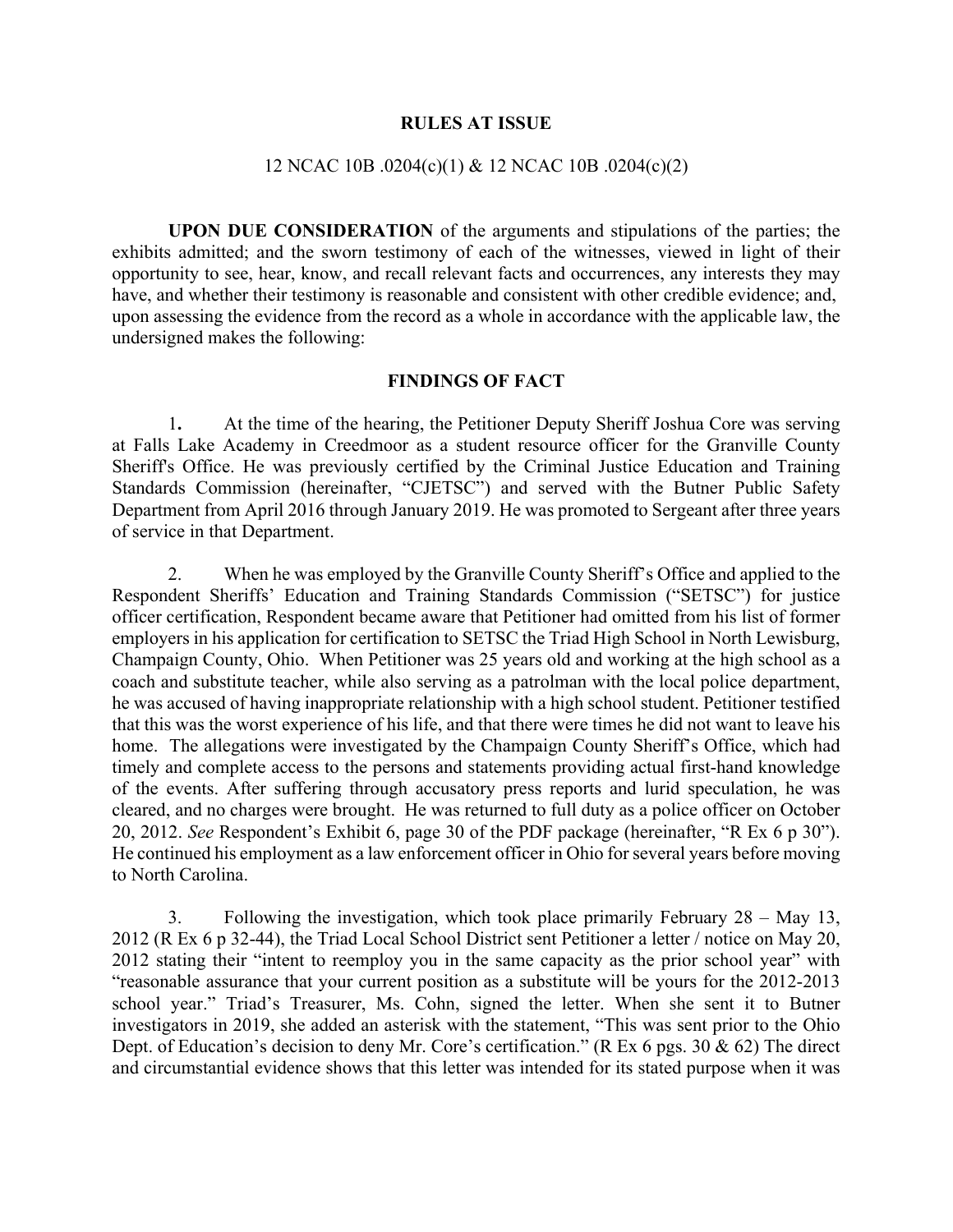sent, and reflected the judgment of the knowledgeable local investigators that Deputy Core's actions, if at times unwise, were not unlawful.

4. At the time of the incident, Petitioner had a provisional teaching license and pending application with the Ohio Board of Education for a four-year teacher's license. Following the adverse publicity concerning the allegations, he had no intention of pursuing a teaching career. In 2014, the Ohio Board of Education permanently revoked his ability to teach in Ohio without actual notice to Deputy Core. The Resolution "permanently denying" his teaching license relied in part on allegations that were not substantiated by the Champaign County Sheriff's officers and Triad school personnel who had investigated the matters, including that he had kissed the teen and had a "inappropriate relationship" with her. (R Ex 6, pgs. 43 & 79) Petitioner credibly testified that, partly because of Triad's May 20, 2012 letter, he thought that not pursuing the teaching license and paying the associated dues would simply result in his provisional license expiring, and that he changed his address more than once during this period and did not receive actual notice of the allegations by the Ohio Board of Education. The license expired on June 30, 2013, before the Board's "permanent" revocation action. (R Ex 6 p 88)

5. The news stories of accusations against Petitioner remained on the internet. In January 2019, the Butner Public Safety Department received a complaint about Petitioner's prior employment with Triad. During the course of an internal investigation led by Capt. Brad A. Knutson, the Department learned for the first time that Petitioner had worked as a substitute teacher and coach for Triad and he had been the subject of a criminal investigation. Butner obtained personnel records from Triad and the Ohio Board of Education and the criminal investigation file. It is uncontested that the Petitioner failed to disclose his employment with Triad High School or the incident on his application to the Butner Public Safety Department. (Ex 12 p 115-119). After the Department began considering disciplinary action, Petitioner resigned on January 30, 2019. (R Ex 6 p 11)

6. The Petitioner did make an obscure reference to his provisional Ohio teaching license ("ODE") on his Butner application and wrote that he "decided not to pay [dues] and allow it to expire."  $(Ex 12 p 115)$ 

7. Petitioner apparently did not understand that part time work for Triad Schools made him an "employee." In his letter to the Commission's Director, Ms. Konopka, he wrote, "As you know I was on the list to be a substitute teacher for Triad Schools and I coached soccer which was a supplemental position not a faculty position of the school. I still contend I was not an employee of Triad Schools." (Ex 1 p 2) However, CJETSC's application form requested information about both his full-time and part-time employment. He disclosed four part time jobs on the application but omitted Triad Schools.

8. The Commission found probable cause to believe that Petitioner's justice officer certification should be denied due to "knowingly [making] a material misrepresentation of… information required for certification … from the Commission;" and, "knowingly and designedly by any means of false pretense, deception, fraud misrepresentation or cheating whatsoever … obtaining … certification from" CJETSC, in violation of 12 NCAC 10B .0204(c)(1) and (2).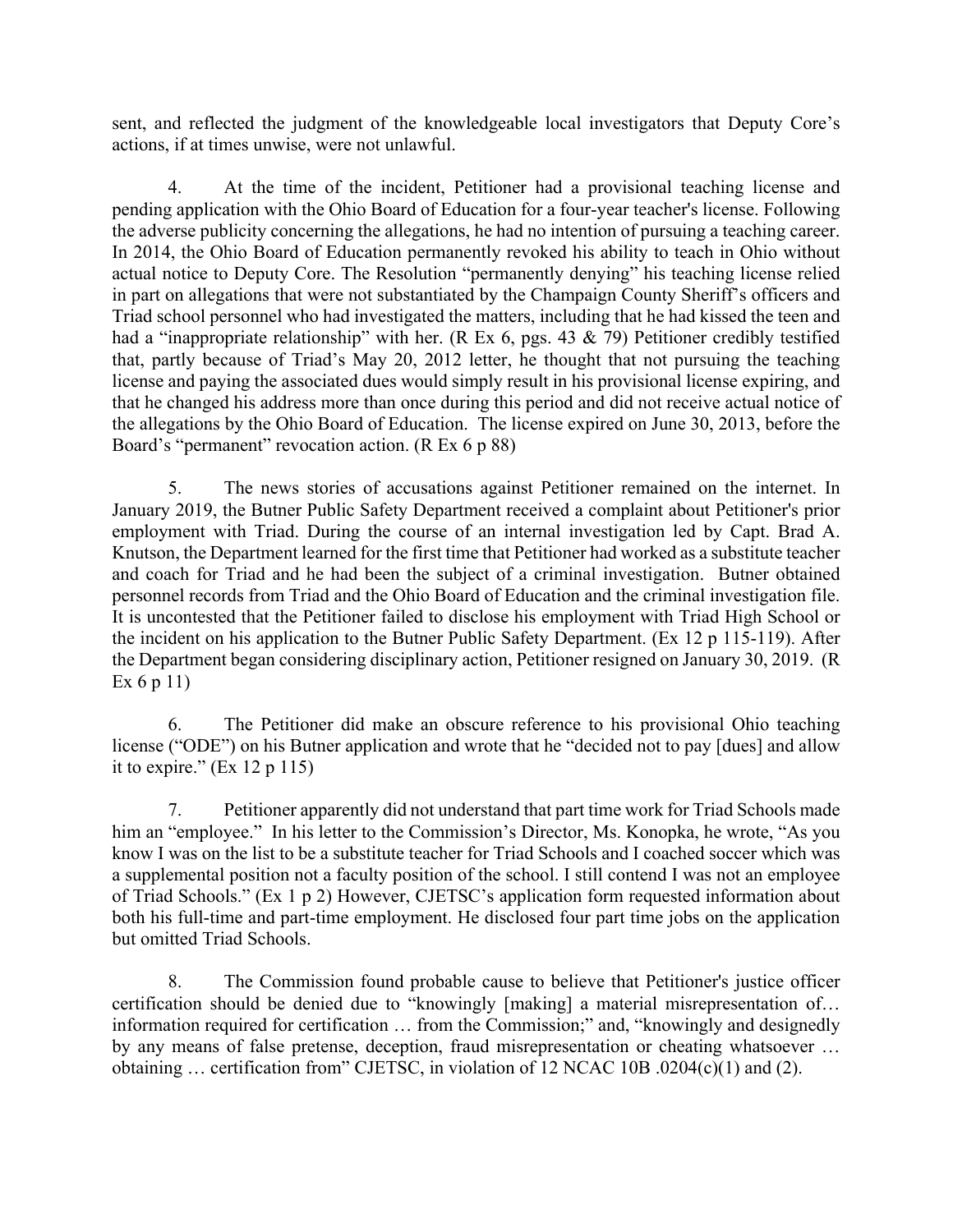9. A preponderance of the evidence establishes that Petitioner knowingly omitted his employment history with Triad Schools to avoid the embarrassment and scrutiny of the incident that caused him to abandon that employment, in violation of 12 NCAC 10B .0204(c)(1).

10. A preponderance of the evidence shows that Petitioner reasonably believed that his failure to pursue licensure as a teacher in Ohio would merely cause his provisional license to expire, and that he was unaware of the punitive action of the Ohio Board of Education.

11. Petitioner was hired by the Granville County Sheriff's Office on April 18, 2019. Former Granville County Sheriff Charles Noblin testified that Petitioner was very honest about his past, and that he had been one of his best deputies. He did not think the Triad incident should affect Petitioner's ability to work, that he had received no complaints about the truthfulness of Petitioner, and that Petitioner would be in line for promotion once this matter was resolved. Other co-workers attested to Petitioner's ability and truthfulness.

12. Character references were accepted into the record. In five letters of extraordinary and detailed praise, colleagues and parents associated with Falls Lake Academy explained Petitioner's value to the special students there, and their desire to keep him as a member of that community.

13. Capt. Knutson, while not vouching for Petitioner nor speaking in support of him, did testify that Petitioner received no complaints concerning his truthfulness while working with his Department, other than the CJETSC application.

14. As Deputy Core's offense is the failure to reveal an investigation that cleared him, rather than the allegation that caused it, a fair-minded assessment might reasonably conclude, as Sheriff Noblin has, that his praiseworthy service in law enforcement should continue.

15. The Respondent gave the Petitioner due notice of his right to a hearing in the Office of Administrative Hearings by letter dated March 31, 2021, and Deputy Core requested a hearing.

16. The Office of Administrative Hearings gave the parties due Notice of Hearing on August 26, 2021.

*Based on the foregoing Findings of Fact, the undersigned makes the following*:

## **CONCLUSIONS OF LAW**

1. The Office of Administrative Hearings has jurisdiction of the parties and the controversy. N.C. Gen. Stat. § 150B-40(e).

2. The North Carolina Respondent Sheriffs Education and Training Standards Commission has the authority, granted under Chapter 17C of the North Carolina General Statutes and Title 12, Chapter 10 of the North Carolina Administrative Code, to certify justice officers and to revoke, suspend, or deny such certification. N.C. Gen. Stat. §§ 17E-4(a)(3); 17E-9(a).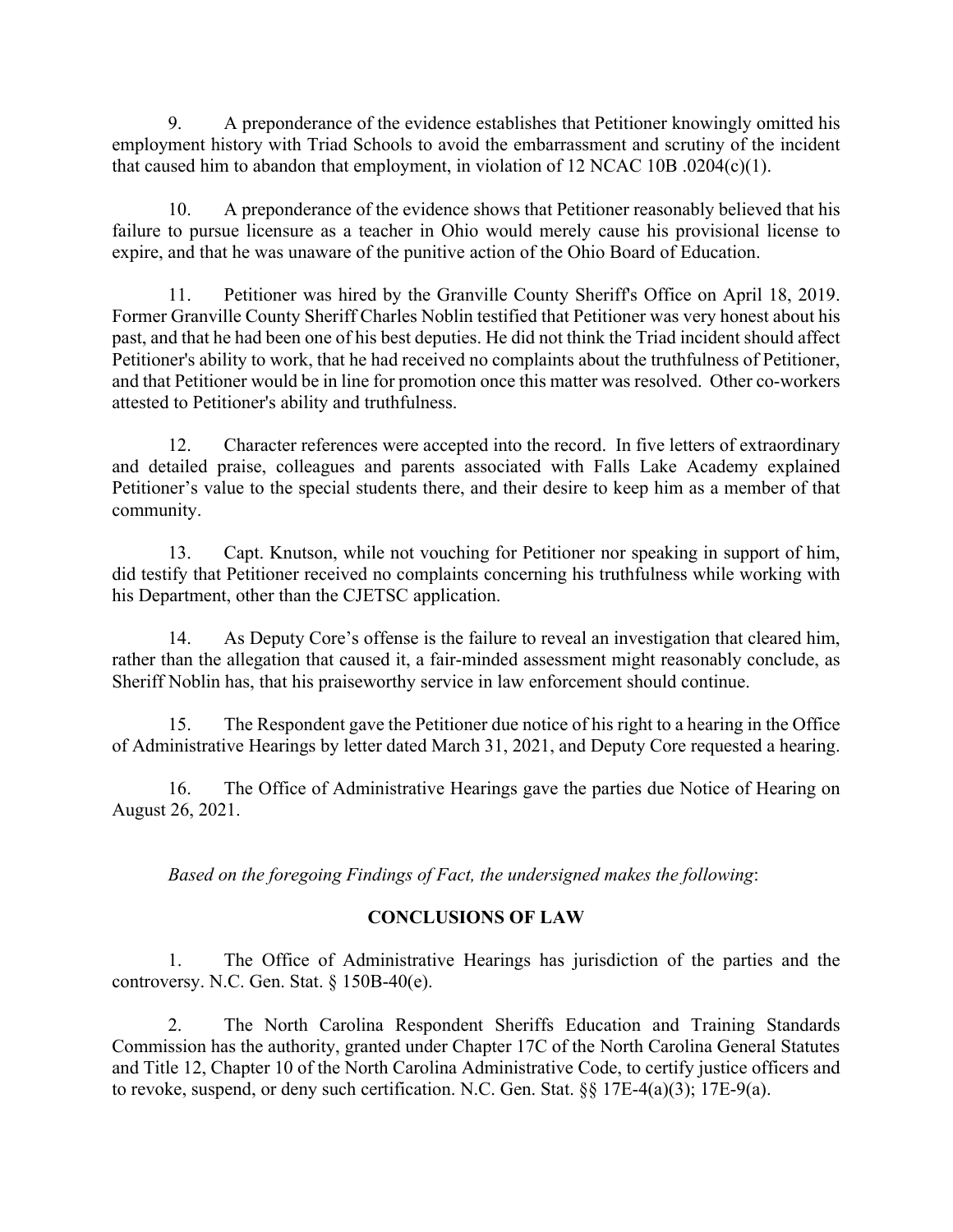3. "Probable cause is defined as the existence of facts and circumstances known to the decision maker which would induce a reasonable person to commence a prosecution." *Martin v. Parker*, 150 N.C. App. 179, 182, 563 S.E.2d 216, 218 (2002) (internal cites omitted).

4. In this contested case subject to Article 3A of the Administrative Procedure Act, the facts must be established, upon consideration of the record as a whole, by evidence admissible in the General Court of Justice, or if necessary, "the most reliable and substantial evidence" available. N.C. Gen. Stat. §§ 8C; 150B-2(c); 150B-41.

5. Except as otherwise provided by statutes or by rules adopted pursuant to N.C. Gen. Stat. § 150B-38(h), the rules in Title 26, Chapter 3 shall govern the conduct of contested case hearings under G.S. 150B-40 when an Administrative Law Judge has been assigned to preside in the case. 26 NCAC 03 .0101(d).

6. The subsections of 12 NCAC 10B  $.0204(c)(1)$  and  $.0204(c)(2)$  are not redundant. *State v. Coffey*, [http://66.161.141.175/cgi](http://66.161.141.175/cgi-bin/texis/web/nccaselaw/bvindex.html?dn=289+N.C.+431&sid=51f8bf16bf89199d3a03ad4c5f5b4413)[bin/texis/web/nccaselaw/bvindex.html?dn=289+N.C.+431&sid=51f8bf16bf89199d3a03ad4c5f5](http://66.161.141.175/cgi-bin/texis/web/nccaselaw/bvindex.html?dn=289+N.C.+431&sid=51f8bf16bf89199d3a03ad4c5f5b4413) [b4413](http://66.161.141.175/cgi-bin/texis/web/nccaselaw/bvindex.html?dn=289+N.C.+431&sid=51f8bf16bf89199d3a03ad4c5f5b4413)289 N.C. 431, 222 S.E.2d 217 (1976) ("[A] statute should not be interpreted in a manner which would render any of its words superfluous."); *Kyle v. Holston Group*, 188 N.C. App. 686, 692, 656 S.E.2d 667, 672 (2008) ("Our Supreme Court has applied the rules of statutory construction to administrative regulations as well as statutes."). The rule makes a fine but important distinction between offenders who neglect the duty to disclose or completely answer the questions, and those who connive to "deceive" and "cheat". The Petitioner's error falls in the first category.

7. The Petitioner violated 12 NCAC 10B .0204(c)(1) when he sought and obtained criminal justice officer certification from the CJETSC while omitting disclosure of his employment with Triad Local Schools as a coach and substitute teacher.

8. The Respondent SETSC may deny the certification of a justice officer when the officer "has knowingly made a material misrepresentation of any information required for certification" by CJETSC. 12 NCAC 10B  $.0204(c)(1)$ .

9. When extenuating circumstances brought out at an administrative hearing warrant, the Commission may substitute a period of probation in lieu of denial of certification. 12 NCAC 10B .0205(2).

10. To the extent that the foregoing Findings of Fact contain conclusions of law, or that these Conclusions of Law are findings of fact, they are intended to be considered without regard to their given labels. *Warren v. Dep't of Crime Control*, 221 N.C. App. 376, 377, 726 S.E.2d 920, 923, *disc. rev. den*., 366 N.C. 408, 735 S.E.2d 175 (2012); *In re Simpson*, 211 N.C. App. 483, 487- 88, 711 S.E.2d 165, 169 (2011).

11. A judge is not required to find all the facts shown by the evidence, but only sufficient material facts to support the decision. *Green v. Green*, 284 S.E.2d 171,174, 54 N.C. App.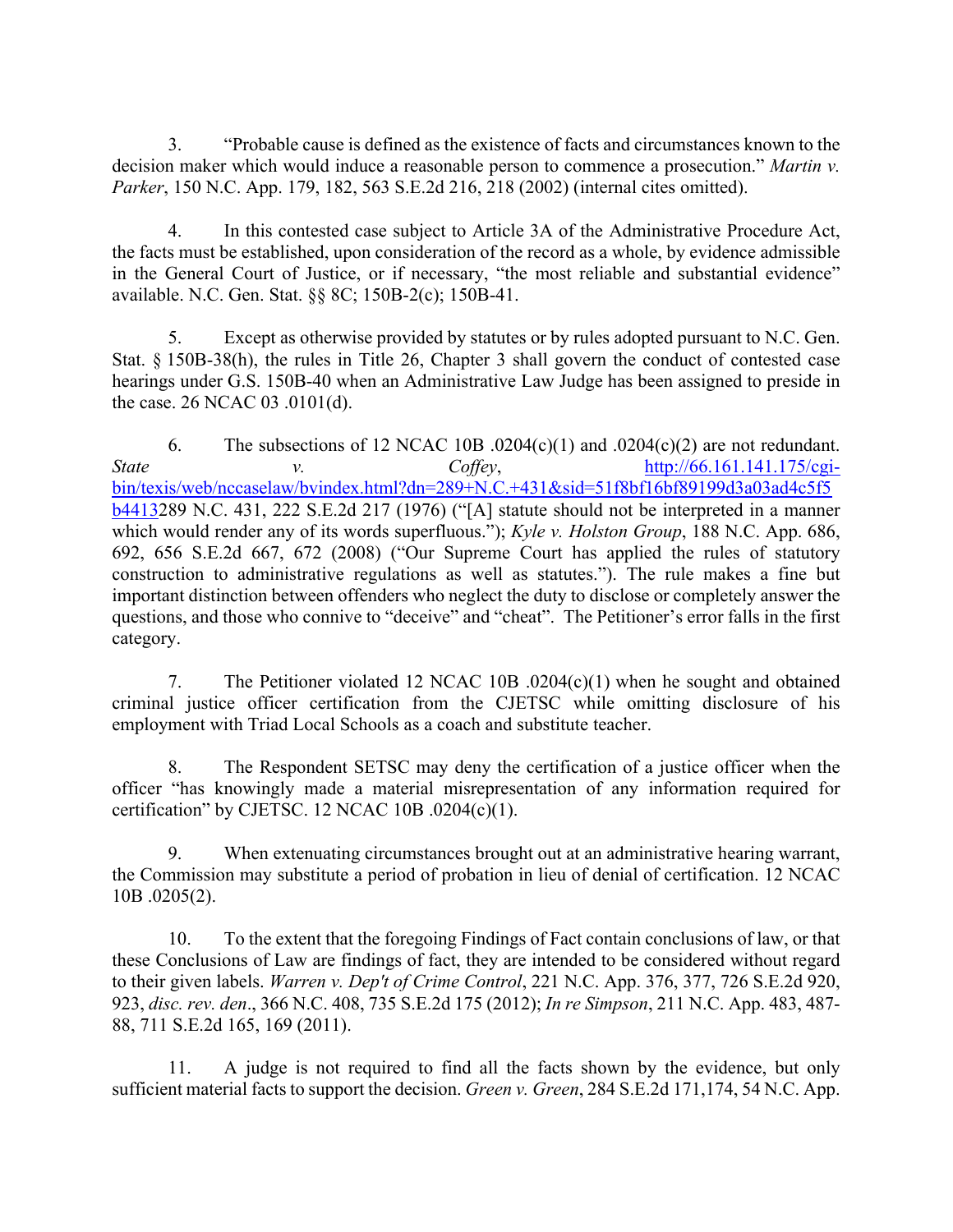571, 575 (1981); *In re Custody of Stancil*, 179 S.E.2d 844,847, 10 N.C. App. 545, 549 (1971). Specific findings are not required on each piece of evidence presented. *See Flanders v. Gabriel*, 110 N.C. App. 438, 440, 429 S.E.2d 611, 612 (1993) (stating that the tribunal "need only find those facts which are material to the resolution of the dispute").

*Based on the foregoing Findings of Fact and Conclusions of Law, the undersigned respectfully offers the following*

#### **PROPOSAL FOR DECISION**

That the Respondent North Carolina Sheriffs' Education and Training Standards Commission grant the Petitioner Joshua Ryan Core certification, subject to a period of probation in the discretion of the Commission.

#### **NOTICE**

The agency that will make the final decision in this contested case is the **North Carolina Sheriffs' Education and Training Standards Commission**.

The agency making the final decision in this contested case is required to give each party an opportunity to file exceptions to this Proposal for Decision, to submit proposed Findings of Fact, and to present oral and written arguments to the agency. N, C. Gen. Stat. § 150B-40(e).

A copy of the final agency decision or order shall be served upon each party personally or by certified mail addressed to the party at the latest address given by the party to the agency and a copy shall be furnished to any attorney of record. N.C.G.S. § 150B-42(a).

The agency shall serve a copy of the final decision on the Office of Administrative Hearings, 6714 Mail Service Center, Raleigh, N.C. 27699-6714.

#### **SO ORDERED**.

This the 31st day of May, 2022.

CLNM

J Randolph Ward Administrative Law Judge